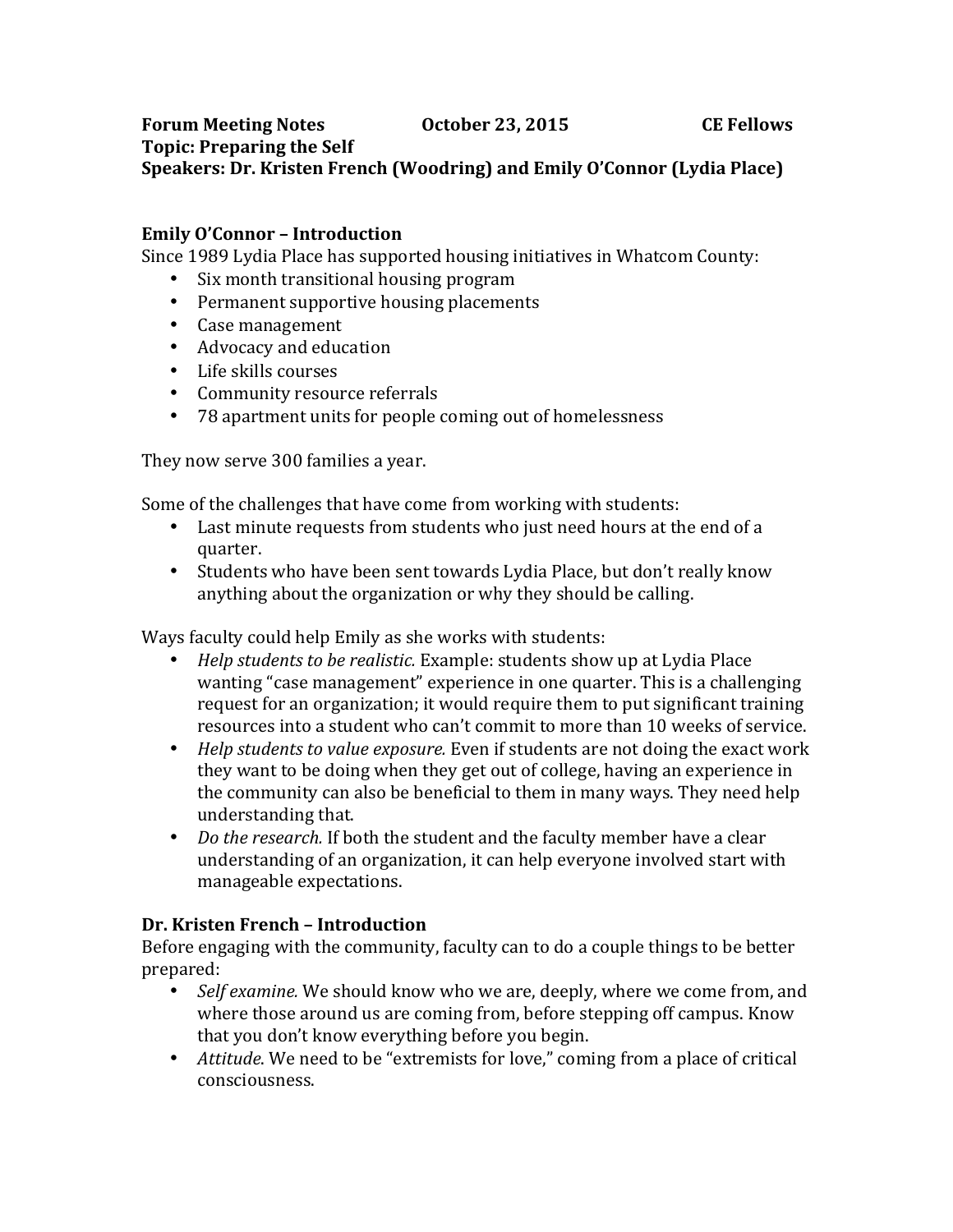- *Relationship Matters.* We need to have an understanding of the social issues around us and build deep relationships before wading in. How long we stay in a community matters. Make your commitment long term.
- *Step lightly.* How you approach a community counts. Acknowledge that our way of being is just one way of being before working with people who are different than you.
- *Reciprocity.* Be prepared to give and receive. This isn't about you.

Kristen's big goal for herself: practice humility.

## **Big Ideas from the follow-up discussion**

Part of the challenge of service-learning is helping students of privilege learn what they don't know about themselves.

Longer experiences in the community are better. A year with an organization can, according to Emily, create a much deeper experience for a student at Lydia Place than 10 weeks.

Caution: we need to be aware that some students are students of privilege and some are not. We also need to make sure our service-learning is not educational voyeurism, giving higher education students an opportunity to "experience" a community different than their own. What does a 2-week reservation "immersion" really do for a native community?

Solidarity vs. advocacy vs. partnership. In some settings one of these avenues may be better than others for engaging in diverse communities.

A challenge of privilege is that sometimes we assume that we are invited in to any community, and that our presence there is good. This is not the case.

We need to teach students not to view the people they are "serving" or engaged with from a deficient perspective. The communities we are entering are much bigger than the limited viewpoints we might approach them with.

Challenge for organizations: it is overwhelming to navigate each institution in town, all of their departments, the faculty within those departments, and various students who approach the organization. Maybe it would be better for organizations to have a few real relationships with specific departments, to be able to build better stronger connections that produce more mutually beneficial projects.

Example: Lydia Place doesn't need stuffed animal donations, and yet people who don't listen will continue to show up at their doorstep with stuffed animals to share. We must all transfer our positive energy into better, more helpful ways to solve housing security issues. Homelessness can be overcome, but not with teddy bear drives.